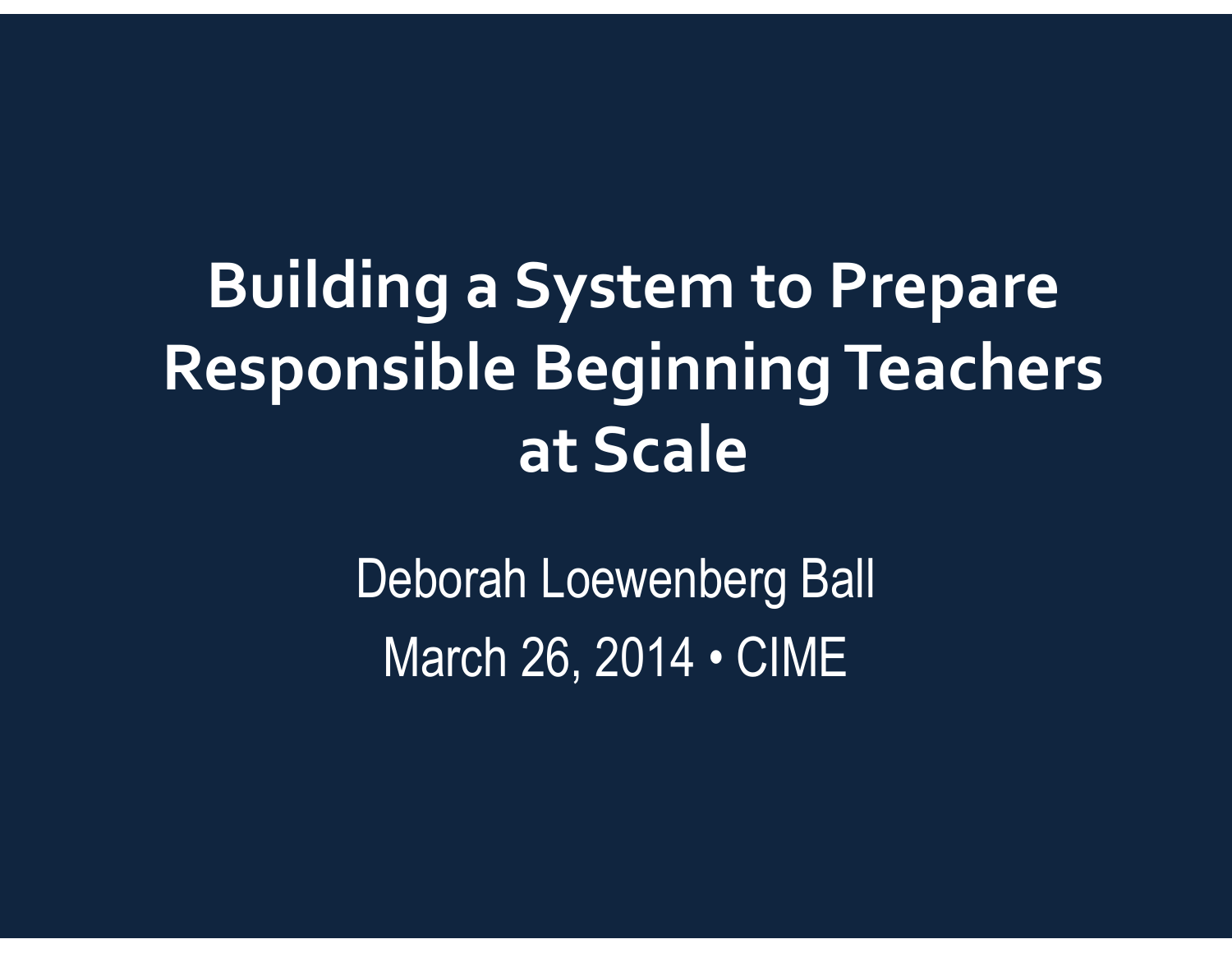### **Three realities**

- 1. National crisis: concentration of beginning teachers; inequities; compounding effect of receiving less skillful teaching
- 2. The non-professional non-system of building the teacher workforce; lack of diversity
- 3. Many problems to solve, but we know enough to help teachers learn mathematics for teaching: thisis something universities could do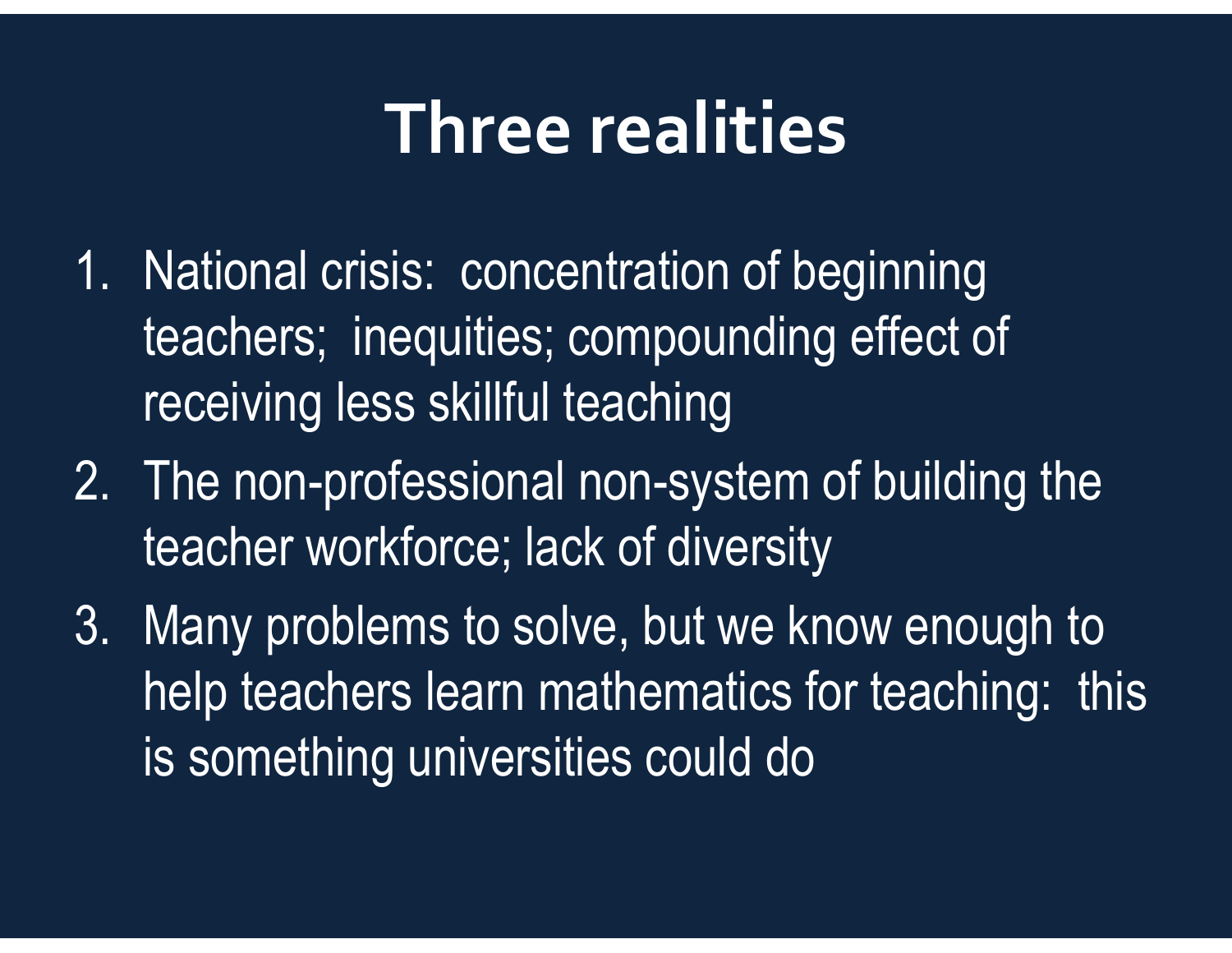# **Three commonly-held beliefs**

#### **COMMONLY-HELD BELIEF**

- 1. The mathematics content that teachers need to learn is easier and often "watered down."
- 2. University students who are preparing to teach are less capable than students in other fields.
- 3. Teacher education programs are "cash cows" for universities.

### **ACTUAL**

- 1. The content is different from "advanced" mathematics. Connected to and based in the mathematics taught in K-12 schools, it is actually mathematically complex.
- 2. They are capable at the sorts of relational and intellectual work central to helping other people learn content.
- 3. Clinical education is actually very expensive.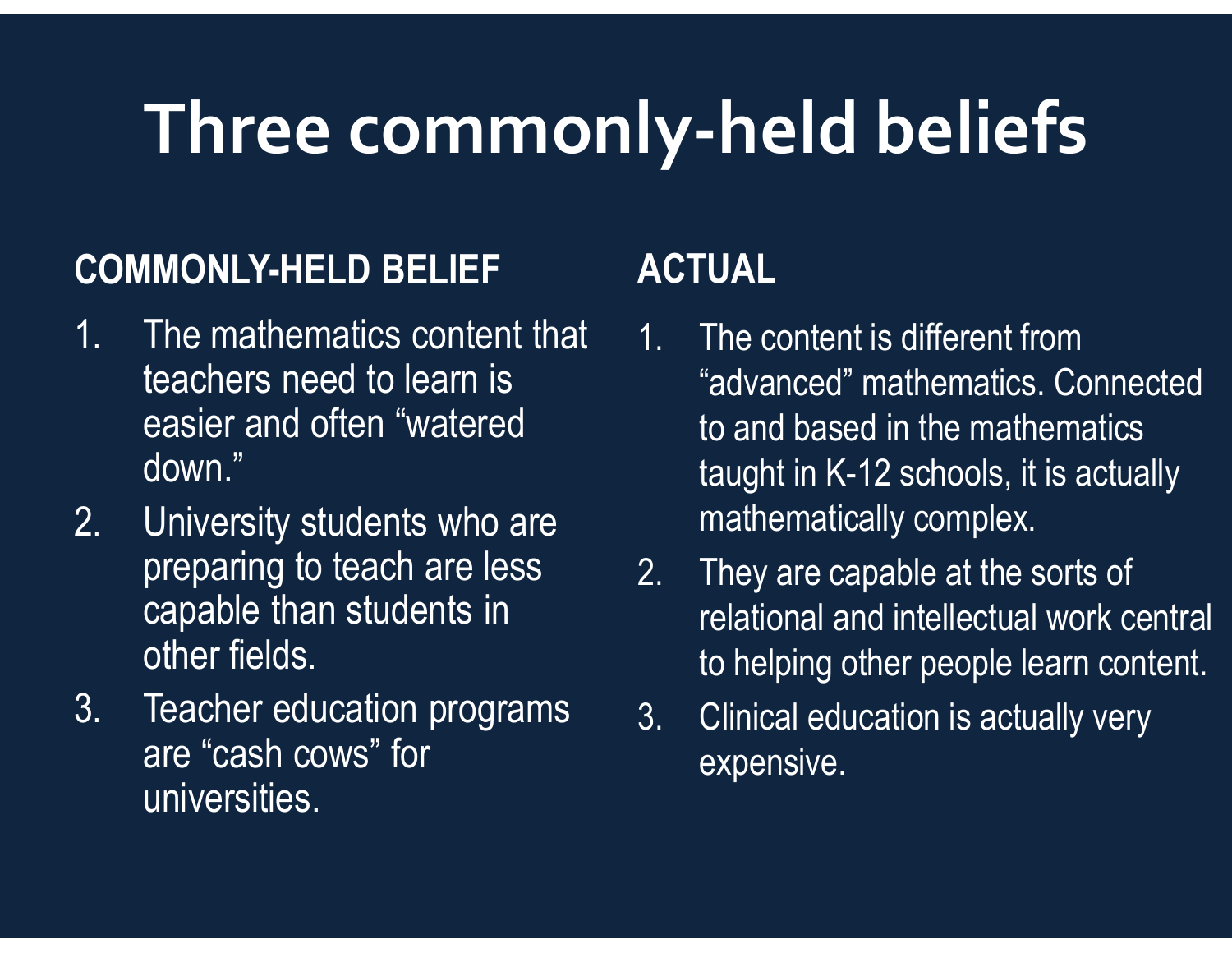## **Three connections:Substance, structure, and expertise**

- 1. Mathematics content and practice
- 1. Mathematics content
- 2. Designing and analyzing mathematics lessons
- 1. How mathematics can be unpacked and represented to be learned
- 2. Instructional practices
- 3. Enacting mathematics lessons in real time with groups of students

*This would require support for respectful and productive connections among mathematics departments,schools of education or programs, and schools.*